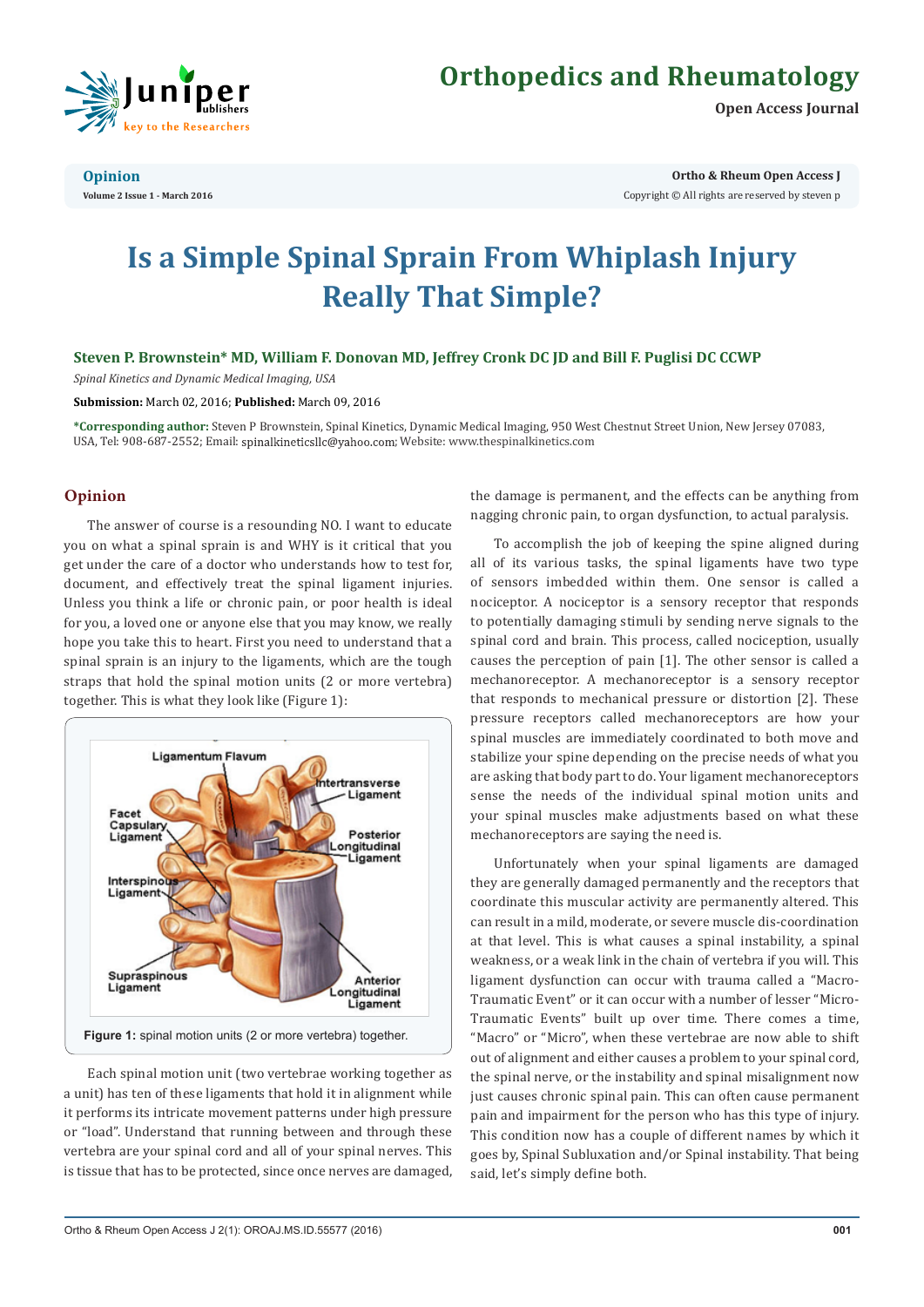Spinal Subluxation is defined as: "**A bone that has lost its normal juxtaposition causing nerve interference**" So a spinal subluxation then is the misalignment of the spinal vertebra that goes into clinical expression with a undesirable symptom and not just merely a spinal misalignment. This is in the nomenclature of the field of Chiropractic [3]*."* 

A spinal instability is defined as: "*the inability of the spine under physiologic loads to maintain an association between vertebral segments in such a way that there is neither damage nor subsequent irritation of the spinal cord Or nerve roots and, in addition, there is no development of incapacitating deformity or pain due to structural changes* [4]*."* This means that the ligament damage causes excessive motion to exist in the spine and when that newly gained "abnormal excessive motion" causes a motor, sensory or a spinal cord problem we identify it as a spinal instability.

The spinal sprain then, is a ligament injury that causes misalignments to the spine (subluxations) which can also be spinal instabilities when these misalignments cause a problem to the cord, nerve or cause pain. All originally caused by an injury to the spinal ligaments called a spinal sprain injury.

Let's look at the big picture from above, and then go down from there. First let's look at the long term picture and an interesting study that shows the long term effects that are possibly connected as a result of these types of spinal injuries. Then look at the long term recovery rates, which according to current medical research are dismal at best. We bring up these points for two specific reasons:

- a. To bring awareness to the significance of this condition, because it causes way too much trouble and gets too little attention.
- b. And again to show just how important it is to your health to get a doctor who really understands this condition.

You want to have a doctor who can minimize and resolve your current situation, as well as minimize the potential future risks.

# **Lastly we will look at what current conditions are commonly associated with this condition.**

So first let's look a bigger, long term picture when looking at this condition. In a recent study performed in Canada, 2,184 residents were surveyed for their response to Whiplash Injuries which they call a Cervical Acceleration-Deceleration Injury or CAD for short. This study showed that those with Whiplash injuries showed almost TWICE the amount of problems listed below. Another way to say this is those without whiplash injury seemed to have 50% less of the listed conditions below [5]:

- - 2,184 residents of Saskatchewan were surveyed
- - 15.9% had a history of CAD injury
- - The post-CAD group had nearly twice the rates of the following (compared to those with no CAD history):Neck pain
- i. HA
- ii. Breathing disorders
- iii. Low back pain
- iv. Cardiac problems
- v. Digestive disorders

Experts who study this condition see a clear connection with these symptoms and CAD or Whiplash injury. What do we say? Better safe than sorry… and it really continues to display just how important it is to find a doctor who specializes in this condition. There is too much to lose here to just let any provider treat this.

#### **Not convinced?**

Look at the long term outcome studies regarding this condition and see the important information that they reveal. Look at what these statistics say. They are self explanatory, and after words realize again why it is so important to find someone who understands what to do for this condition [6]:

1 in every 100 (1%) people on our planet suffers from chronic neck pain caused by whiplash injury [**6**].

In the longest study ever performed on whiplash-injured patients (a study looking at the health status 17 years after injury), 55% of the patients still suffered from pain caused by the original trauma [6].

It is estimated that 15-40% of those who are injured in a motor vehicle collision will suffer from ongoing chronic pain [**6**].

That essentially 100% of those who are suffering from chronic pain caused by a whiplash injury will have an abnormal psychological profile with standard assessments, and the only way to resolve the abnormal psychological profile was to successfully treat the chronic spinal pain. Psychotherapy was not able to improve the abnormal psychological profile, nor was it able to improve the patient's chronic pain complaint [6].

Whiplash injuries not only increase the incidence of chronic neck and shoulder pain; it also significantly increases the incidence of other systemic ill health effects. In other words, whiplash injuries cause more than neck pain and headache; it hurts the health of the entire body [6].

And of course this last research quote aligns perfectly with the study above, for those that had a history of whiplash injury and showed twice the amount of neck pain, low back pain, headaches, breathing problems, digestive problems and cardiac problems. "*Whiplash injuries cause more than neck pain and headaches; it hurts the health of the entire body*".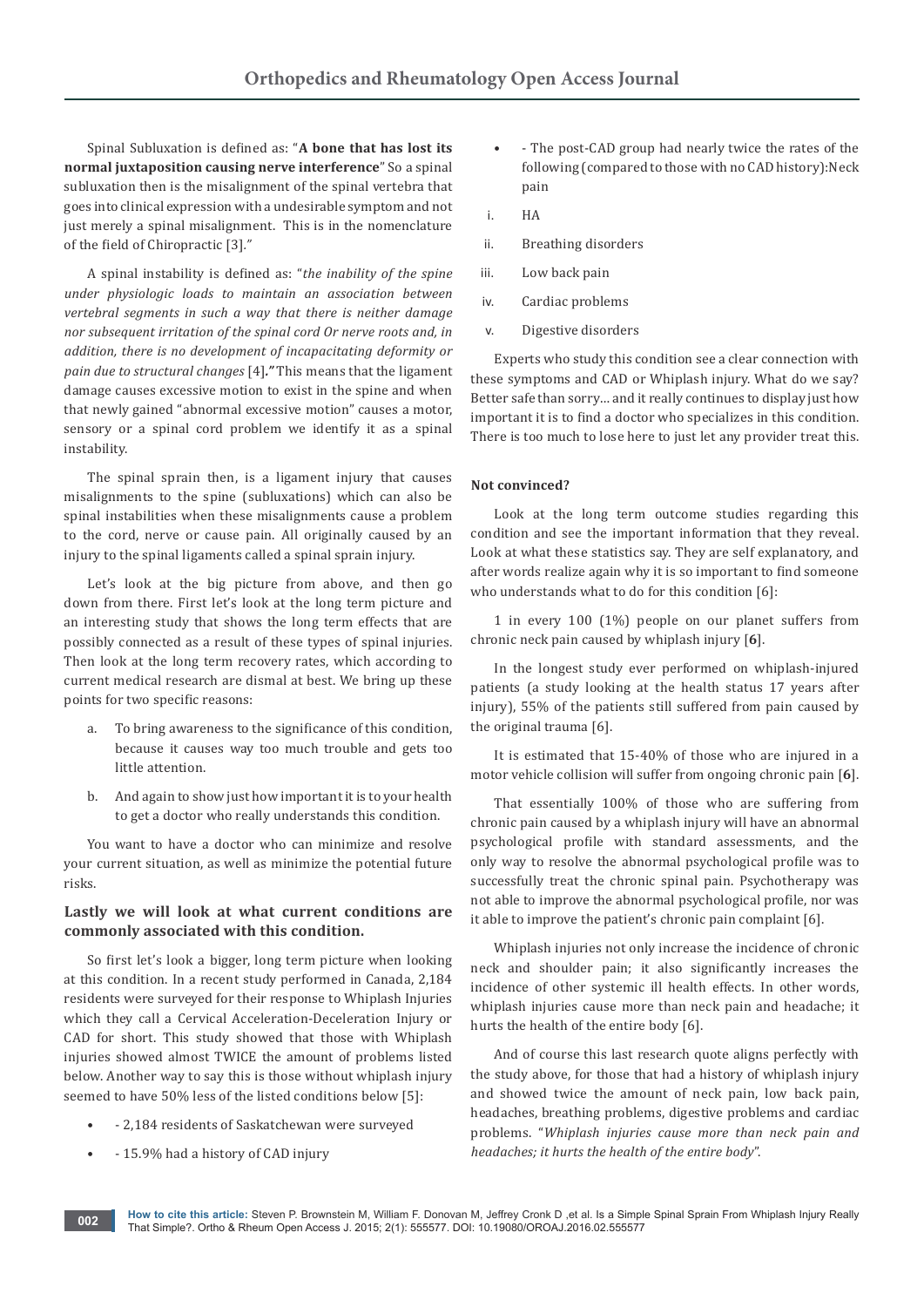Below in the references there are an additional 40 studies that show the long term dismal effects that can come from these types of injuries. They show just how poorly so many people do with a supposedly simple spinal sprain injury. Please take the time to review them [7-47]. For ease of understanding we have put the chronicity (chronic pain) statistics from these types of injuries in red and we think you will be very surprised at these numbers!

Here is another quote that you should find interesting. This is directly from Medical Guidelines that are published on the subject and therefore, doctors who treat spinal injuries read these Guides, so they can better understand what they are doing. Note that they state that chronic pain develops for injuries to the ligament of the spinal facets called capsular ligaments, the spinal disc (a large spinal ligament) and to the upper cervical ligaments. Look how they also say that there is no direct correlation between the magnitude of impact and the degree of possible injury. This is also why you need a doctor who knows how to examine your injury, regardless whether there was a lot of damage to the car, or the fall was from a short distance, etc.

"A cervical strain occurs when muscles around the neck stretch or tear. A sprain occurs when the ligaments stretch or tear. The terms "cervical acceleration-deceleration injury," "CAD," or "whiplash" may also be used to describe the clinical findings of neck pain, particularly after a motor vehicle collision [48]."

"Chronic pain develops in some patients who have experienced a cervical strain/sprain injury. It may be associated with injuries to the joints in the back of the cervical spine (facet joints), discs, and upper cervical ligaments. There is no direct correlation between the magnitude of impact and the degree of injury, although immediate onset of neck pain may be a predictor for chronic pain [48]."

We hope you are beginning to understand why it is so important to find a doctor who understands these types of injuries and is not a generalist, but rather a specialist! Perhaps not every provider should be treating these types of injuries. This type of injury may not be for every provider on the block to treat. The long term consequences of delay in proper diagnosis can of course lead to a delay in proper treatment. As a matter of fact, your very health may depend on finding a doctor who can properly diagnose the severity of you spinal sprain injury.

#### **Look:**

**The reported frequency of missed injuries in the cervical spine varies from 4% to 30% [49,50]. The most common reason cited for missed injuries is an inadequate radiographic examination [51]. When injuries are missed on initial assessment, a delay in diagnosis occurs that puts the patient at risk for progressive instability and neurologic deterioration [52].** 

This means that the doctor who specializes in these types of injuries has got to understand how to assess them using x-ray examination. Where do you find this type of doctor? Well to make it even harder for you as a consumer, did you know that in some states it is unlawful for the doctor to tell you he/she specializes in this type of injury care due to marketing regulations set up by their professional boards? This may sound ridiculous, but it is absolutely true. In those states that have these regulations, the doctor can get into serious trouble and even lose their license if they tell you in any form of advertisement that they specialize in these types of injuries. The reason behind these rules defies public interest, but non-the-less these rules are there.

That being said it is not that easy to find a specialist in this type of injury and that is why we are here. THE DOCTORS IN OUR PROGRAMS THAT YOU CAN LOCATE THROUGH OUR SITE ARE TRAINED IN THESE PROCEDURES.

#### **Now, there is a lot more…**

Let's look at a simple cervical sprain/strain injury and see what common problems may be associated with it. In other words if you received a "whiplash" injury to the neck tomorrow in an automobile collision, what might you experience that is associated with this type of injury? We are just going to focus on the neck, but bear in mind you may also injure the midback, the lower-back, as well as injuries to the upper and lower appendages, the head and in some cases the internal organs. For now though let's just stay with the neck injury and what symptoms you may experience. This information comes directly from one of the top medical websites in the world; the e-medicine medscape site [53]. You can just Google cervical sprain and it will come right up for you in the top searches. Here is what it says you may experience from this type of injury.

The most common symptoms of cervical disorders are sub occipital headache and/or ongoing or motion-induced neck pain. Other symptoms associated with cervical strain include the following:

#### **Neck pain**

- a) At the time of accident, neck pain may be minimal, with an onset of symptoms occurring during the subsequent 12-72 hours.
- b) Nonspecific neck and shoulder pain (a variety of cervical radiculopathies) ma[y](file:///D:/Journals/OROAJ/OROAJ.MS.ID.555577/OROAJ-OP-16-582_W/javascript:showrefcontent() indicate an injury to a disk in the upper cervical spine.

# **Headache**

- I. Headache is a frequent symptom of cervical strain.
- II. Neck structures play a role in the pathophysiology of some headaches, but the clinical patterns have not been defined adequately.
- III. Increased muscle hardness (determined by palpation) is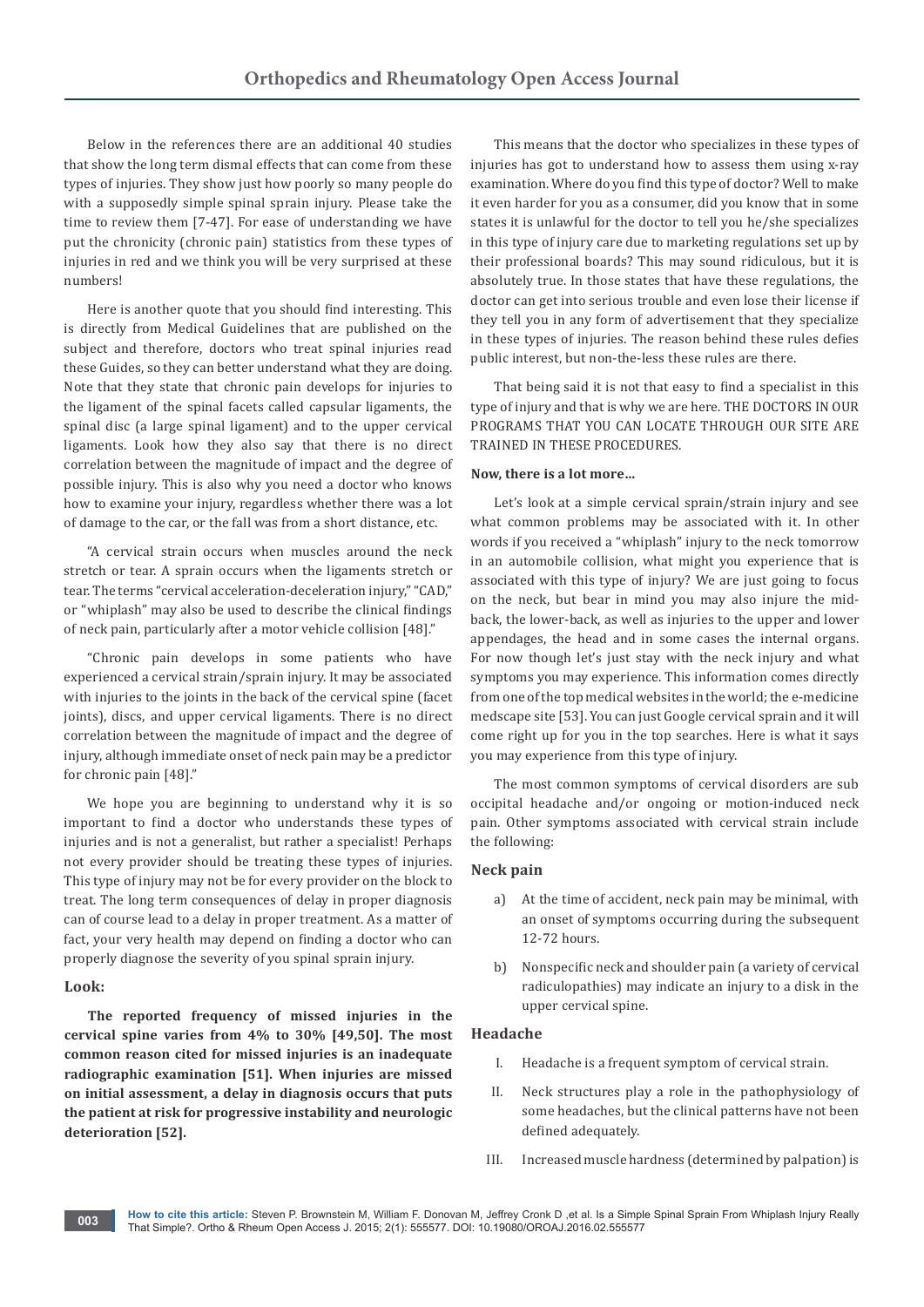significantly increased in patients with chronic tensiontype headaches.

- IV. Facet joints and intervertebral disk damage have been implicated in the pathology of headaches due to neck injury.
- V. No specific pathology on imaging or diagnostic studies has been correlated with cervicogenic headaches.
- **• Shoulder, scapular, and/or arm pain.**
- **• Visual disturbances (Ex: blurred vision, diplopia)**
- **• Tinnitus.**
- **• Dizziness: This may result from injury to facet joints that are supplied with proprioceptive fibers; when injured, these fibers can cause confused vestibular and visual input to the brain.**
- **• Concussion.**
- **• Neurologic symptoms These may include weakness or heaviness in the arms, numbness, and paresthesia.**
- **• Difficulty sleeping due to pain.**
- **• Disturbed concentration and memory.**

Late whiplash syndrome includes symptoms such as headache, vertigo, disturbances in concentration and memory, difficulty swallowing, and impaired vision. These cognitive impairments remain poorly understood.

Many patients with these changes have abnormal results on single-photon emission CT (SPECT) scans or P300 event-related potentials.

Bladder or bowel dysfunction - These may be symptoms of complication of myelopathy (spinal cord involvement).

# **There is even MORE to Know**

Why in the world would you go to a doctor that does not even know how to assess and document the severity of your injury using x-ray and other forms of imaging if needed?.

To drive this home we need to teach you a little bit about what a "mechanism of injury" is and why your understanding of it may be so important to your health. Trust me; after we are done here, you are going to know more about "mechanism of injury" than many of doctors out there treating these injuries. With this information you can make better, more informed decisions about the doctor you may want to have handle this type of injury for you, your children, or anyone that you may know.

A "mechanism of injury" is nothing more that the "force delivery system that caused an injury". Here is an example of both a force (hot grease) that can cause the injury and how the actual injury is consistent with what we would expect to see with that mechanism (Figure 2).



Now what you really need to know about this, is that all "mechanisms of injury" leave a tell tale clinical sign behind called a "lesion". The lesion is the actual injury. It is important to treat with a provider who knows what "lesion" your "mechanism of injury" left behind.

 A **lesion** is any abnormality in the tissue of an organism (in layman's terms, "damage"), usually caused by disease or trauma. *Lesion* is derived from the Latin word *laesio* which means *injury [54]*.

When a person is in an "Auto Collision" the spinal ligaments get sheared and there is a lesion left behind that should be assessed for location and severity (Figure 3):

The individual spinal motion units shear and the spinal ligaments are injured. The spine is now able to misalign, both in position and in motion (Figure 4).

And the lesions left behind look like this (Figure 5):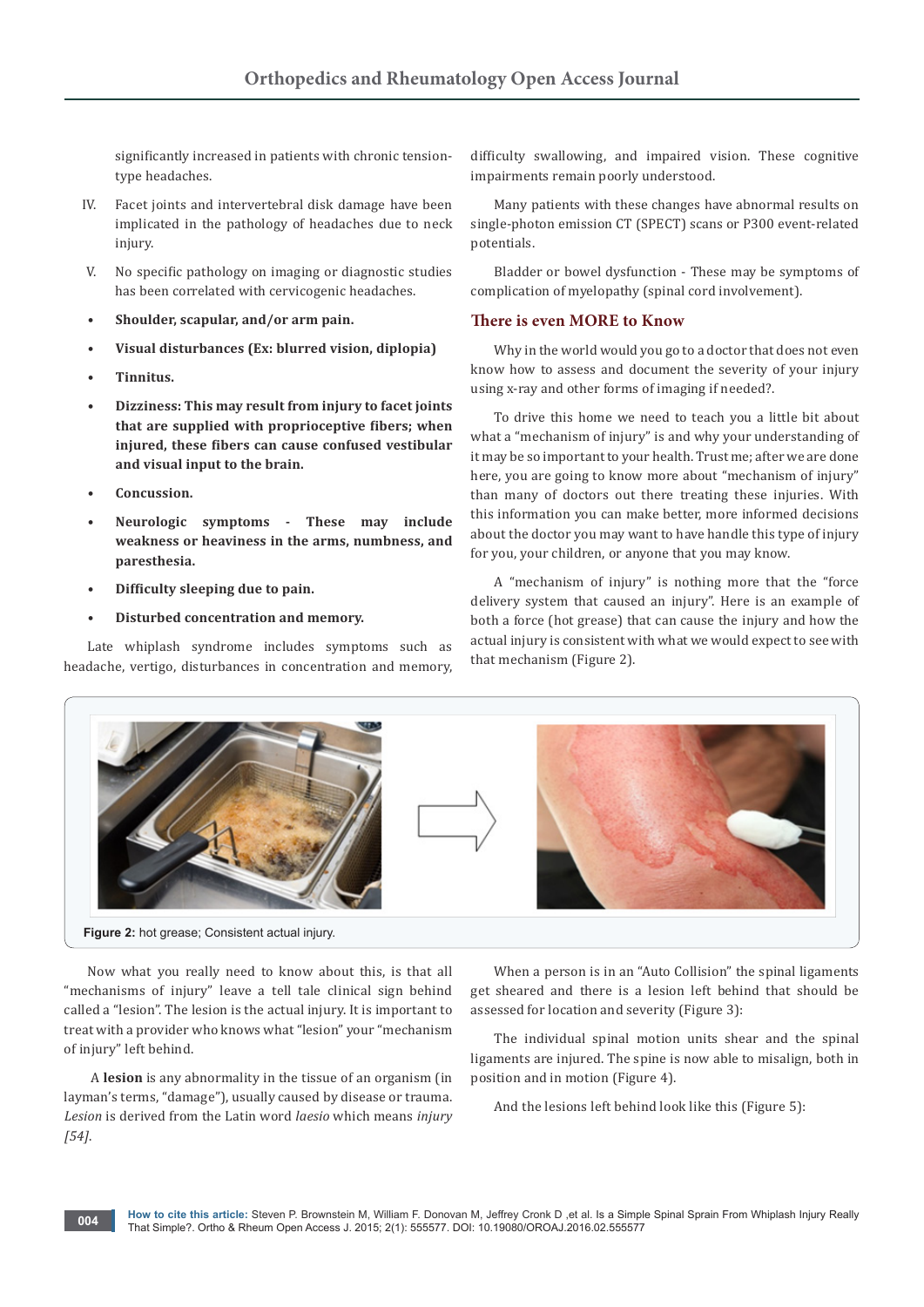



**Figure 4:** Showing the spine is now able to misalign, both in position and in motion.



**Figure 5:** Showing lesions left behind.

These lesions are found on flexion extension x-rays and Board Certified Medical Radiologist's can utilize specialized computer technology so they can accurately and reliably measure them. This is actually "spinal lesion analysis" as it assesses for the abnormal movement patterns of the spine. This procedure for locating these lesions on x-rays has been called Computerized Radiographic Measurement Analysis or CRMA for short. The procedure itself is performing a "Radiographic Intersegmental Motion Analysis" or RISMA for short. Remember the spinal ligaments hold the vertebrae in "alignment" (non-subluxated)

under load. When they fail they cause abnormal intersegmental motion to occur. They wobble out of alignment and are now to a lesser or greater degrees are unstable! If they interfere with the cord, the nerve or cause pain they are also now called a spinal instability.

This injury is best assessed and captured (imaged) by assessing the inter-segmental motion with Board Certified Medical Radiologist's utilizing CRMA procedure. The process is simple: your doctor takes or orders x-rays of the injured area,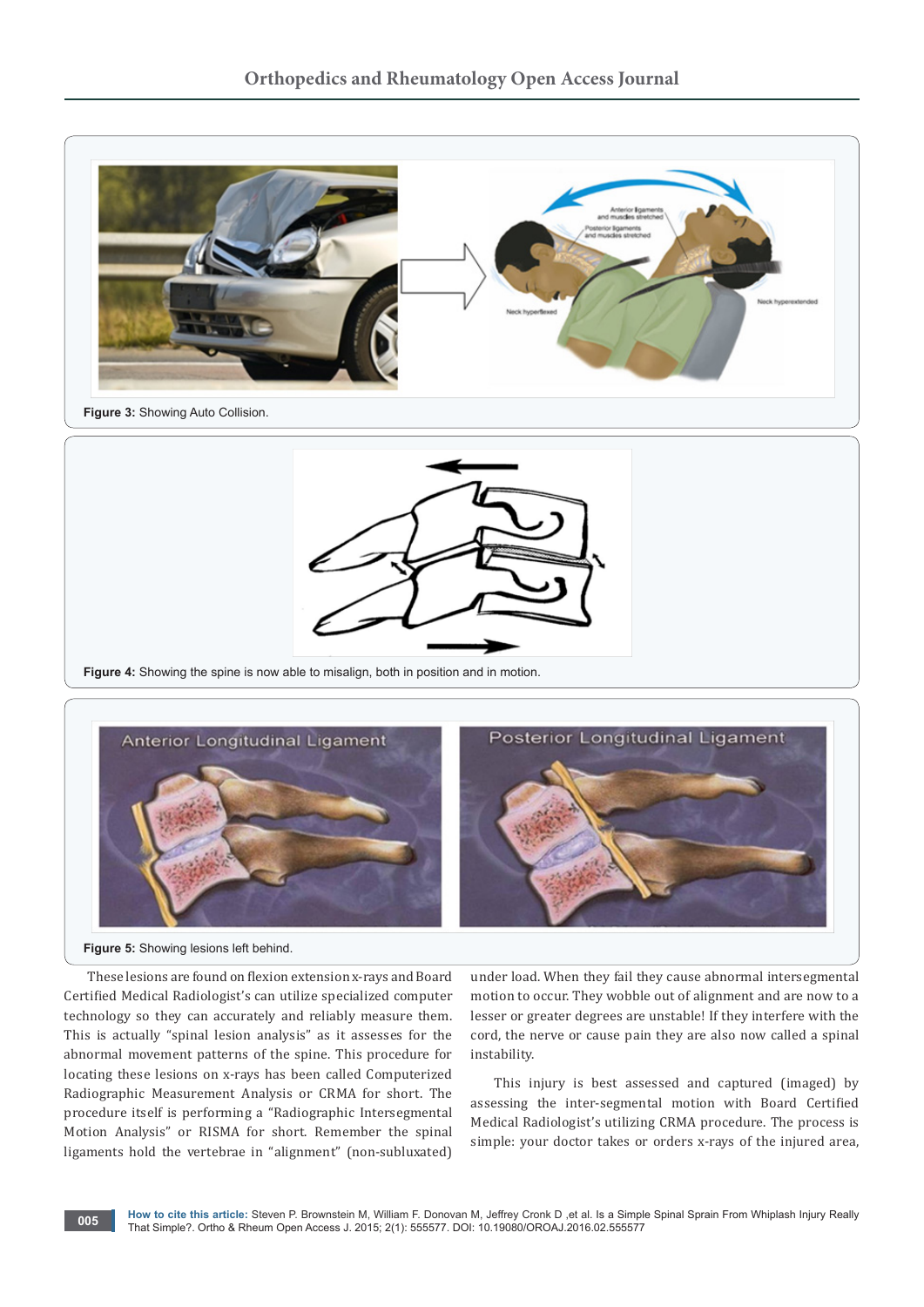including the flexion extension x-rays. The x-rays are then sent out to special Board Certified Radiologists to get this specialized CRMA. The radiologist's sends the doctor a report that tells the doctor just how much ligament damage that there may be and where! All the doctor has to do is be able to read the report; again your choice of a doctor is key (Figure 6).



**Figure 6:** x-rays of the injured area.

Indecently, here are what these lesions can look like on flexion extension x-rays. These finding are very subtle, which is why they are so often missed! Make no mistake though as these findings can be incredibly significant, so significant that the American Medical Association set up a criteria to measure them and interpret the results, through their Guides to the Evaluation of Permanent Impairment.

Here are some specific quotes on what they say regarding these findings, and by the way when a measured pattern here crosses over into a ratable level, these AMA Guidelines call it "alteration of motion segment integrity" which makes sense. The ligament damage has now permanently "altered the motion segment (two vertebras form a motion unit). This is what the AMA says (Figure 7):



extension roentgenograms" pg. 379 AMA Guides.

This of course means that according to authority, the AMA, intersegment motion cannot be accurately determined any other way than by x-ray examination.

**"***When routine x-rays are normal and severe trauma is absent, motion segment alteration is rare; thus, flexion and extension x-rays are indicated only when the physician suspects motion segment alteration from history or findings on routine x-rays." pg. 379 AMA Guides*

This means that when the AMA ratable level of ligament damage is found, it is rare in the absence severe trauma. This means that even if your car was not severely damaged, if you have this finding, you suffered severe trauma.

*"The primary purpose of the Guides is to rate impairment to assist adjudicators and others in determining the financial compensation to be awarded to individuals who, as a result of injury or illness, have suffered measurable physical and/* or psychological loss." Pg 20, 6<sup>th</sup> Edition AMA.

So specific testing for things such as spinal ligament damage found in these books, helps everyone to solve the medicallegal situation which is often related to accidental injury, and compensation.

# **Here are the Final Points…**

The spinal ligaments are one of the most important tissues in the spine. When you injure them they can cause pain and muscle dysfunction which further destabilizes the spine. They allow the vertebra to misalign so as to cause pressure on the spinal cord, spinal nerve or just simply cause pain that may never go completely away.

Most doctors who treat these types of injuries do not know what the actual lesion is that is consistent with this type of injury. They do not know what it looks like! They do not know how to properly image it through diagnostic imaging and hence do not know how to properly determine the location and the severity of this lesion and they do not know how to document it properly in case you are in a medical-legal situation.

We do not want you to believe this only because we say it. We want you to experience the truth for yourself. If you are treating currently for this kind of injury, whether hurt in a car collision, work accident etc., has the doctor you're treating with assessed your spinal ligaments for damage? What was the severity and location of the spinal ligament damage?. You are probably saying my doctor never did any kind of assessment for ligament damage with my x-rays. That would be common. Now to take this a step further: Ask anyone you know of that has had a spine injury and ask them if they have had their ligaments tested and you probably will come up with the same answer, which is no. If you have some form of chronic spinal pain, the most common source is the ligament damage itself. Make sure you treat with a doctor that understands how to test for spinal ligament damage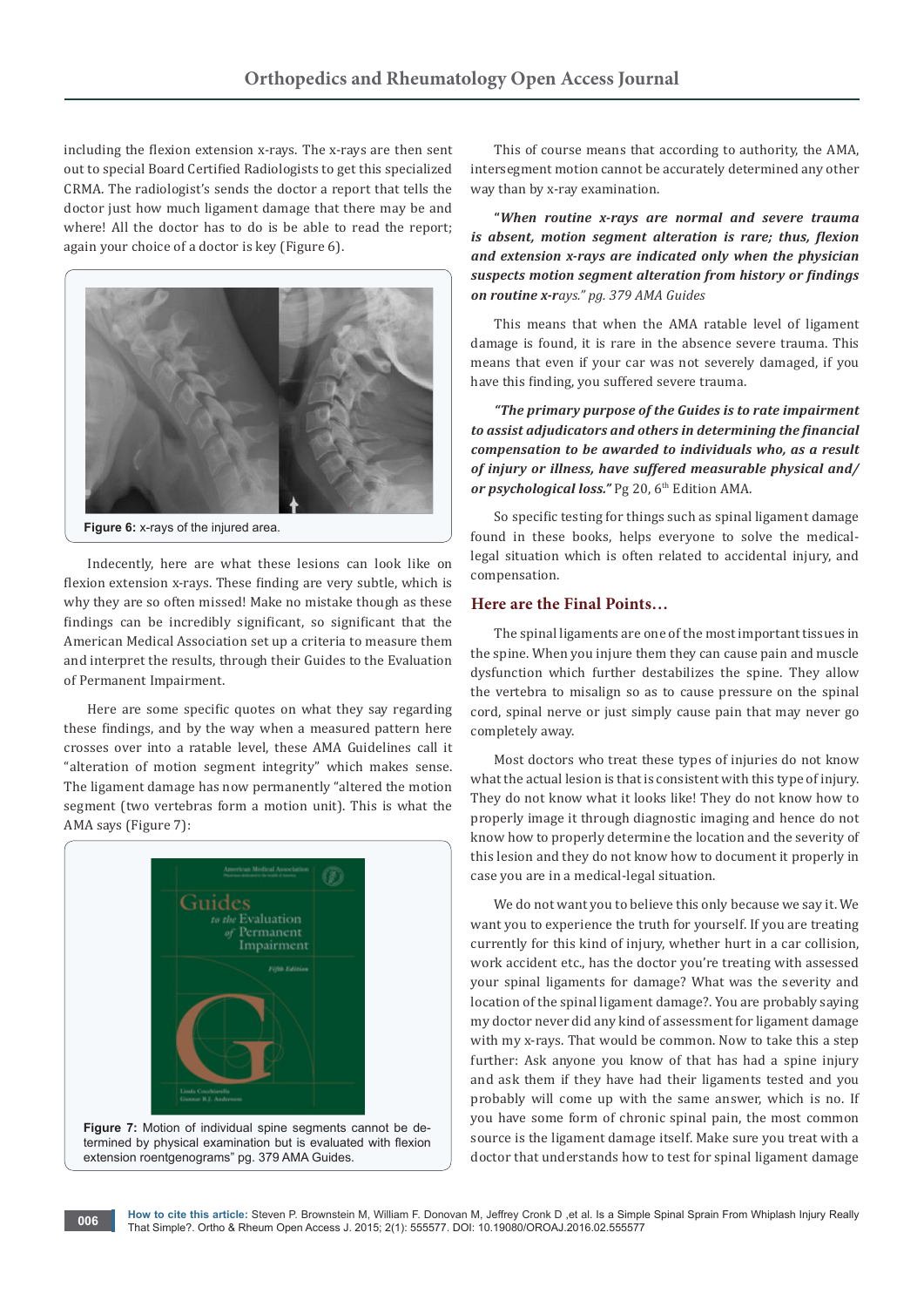utilizing CRMA procedure, as your current and future health may entirely depend upon it.

# **References**

- 1. <http://en.wikipedia.org/wiki/Nociceptor>
- 2. <http://en.wikipedia.org/wiki/Mechanoreceptor>
- 3. <http://www.freemd.com/spinal-subluxation/overview.htm>
- 4. [http://www.ijoonline.com/article.asp?issn=00195413;year=2007;](http://www.ijoonline.com/article.asp?issn=00195413;year=2007;volume=41;issue=4;spage=255;epage=267;aulast=Torretti)  [volume=41;issue=4;spage=255;epage=267;aulast=Torretti](http://www.ijoonline.com/article.asp?issn=00195413;year=2007;volume=41;issue=4;spage=255;epage=267;aulast=Torretti)
- 5. [http://www.dynamicchiropractic.com/mpacms/dc/article.](http://www.dynamicchiropractic.com/mpacms/dc/article.php?id=31944) [php?id=31944](http://www.dynamicchiropractic.com/mpacms/dc/article.php?id=31944)
- 6. [www.thechiropracticimpactreport.com](http://www.thechiropracticimpactreport.com)
- Gotten N (1956) Survey of One Hundred Cases of Whiplash Injury [after Settlement of Litigation. J Am Med Assoc 162\(9\): 865-867.](http://www.ncbi.nlm.nih.gov/pubmed/13366672)
- 8. [Macnab I \(1964\) Acceleration Injuries of the Cervical Spine. J Bone](http://www.ncbi.nlm.nih.gov/pubmed/14239872)  [Joint Surg \(Am\) 46: 1797-1799.](http://www.ncbi.nlm.nih.gov/pubmed/14239872)
- 9. [Hohl M \(1974\) Soft-Tissue Injuries of the Neck in Automobile](http://www.ncbi.nlm.nih.gov/pubmed/4434036)  [Accidents. J Bone Joint Surg Am 56\(8\): 1675-1682.](http://www.ncbi.nlm.nih.gov/pubmed/4434036)
- 10. Ellertsson AB, Sigurjousson K, Thorsteinsson (1978) Clinical and Radiographic Study of 100 Cases of Whiplash Injury. Acta Neural Scand (SuppJ) 67: 269.
- 11. [Norris SH, Watt I \(1983\) The Prognosis of Neck Injuries Resulting](http://www.ncbi.nlm.nih.gov/pubmed/6643566)  [from Rear-End Vehicle Collisions. J Bone Joint Surg Br 65\(5\): 608-](http://www.ncbi.nlm.nih.gov/pubmed/6643566) [611.](http://www.ncbi.nlm.nih.gov/pubmed/6643566)
- 12. [Deans GT, McGalliard JN, Rutherford WH \(1986\) WHo Incidence and](http://www.ncbi.nlm.nih.gov/pubmed/3080105)  [Duration of Neck Pain Among Patients Injured in Car Accidents. Br](http://www.ncbi.nlm.nih.gov/pubmed/3080105)  [Med J \(Clin Res Ed\) 292\(6513\): 94-95.](http://www.ncbi.nlm.nih.gov/pubmed/3080105)
- 13. [Ebbs SR, Beckly DE, Hammonds JC, Teasdale C \(1986\) Incidence and](http://www.ncbi.nlm.nih.gov/pubmed/3080105)  [Duration of Neck Pain among Patients Injured in Car Accidents. Br](http://www.ncbi.nlm.nih.gov/pubmed/3080105)  [Med J 292\(6513\): 94-95.](http://www.ncbi.nlm.nih.gov/pubmed/3080105)
- 14. [Deans GT, Magalliard IN, Kerr M, Rutherford \(1987\) WHo Neck](http://www.ncbi.nlm.nih.gov/pubmed/3440606)  [Sprain-A Major Cause of Disability Following Car Accidents. Injury](http://www.ncbi.nlm.nih.gov/pubmed/3440606)  [18\(1\): 10-12.](http://www.ncbi.nlm.nih.gov/pubmed/3440606)
- 15. [Maimaris C, Barnes MR, Allen MJ \(1988\) "Whiplash Injuries" of the](http://www.ncbi.nlm.nih.gov/pubmed/3267643)  [Neck: A Retrospective Study. Injury 19\(6\): 393-396.](http://www.ncbi.nlm.nih.gov/pubmed/3267643)
- 16. [Miles KA, Maimaris C, Finlay D, Barnes MR \(1988\) The Incidence and](http://www.ncbi.nlm.nih.gov/pubmed/3201276)  [Prognostic Significance of Radiological Abnormalities in Soft Tissue](http://www.ncbi.nlm.nih.gov/pubmed/3201276)  [Injuries to the Cervical Spine. Skeletal Radiol 17\(7\): 493-496.](http://www.ncbi.nlm.nih.gov/pubmed/3201276)
- 17. [Pearce JM \(1989\) Whiplash Injury: A Reappraisal. J Neurol](http://www.ncbi.nlm.nih.gov/pubmed/2693615)  [Neurosurg Psychiatry 52\(12\): 1329-1331.](http://www.ncbi.nlm.nih.gov/pubmed/2693615)
- 18. [Hodgson SP, Grundy M \(1989\) Whiplash Injuries: Their Long-Term](http://www.danmurphydc.com/wordpress/wp-content/uploads/archive/2007/Article_15-07.hodgson.pdf)  [Prognosis and its Relationship to Compensation. Neural Orthop 7:](http://www.danmurphydc.com/wordpress/wp-content/uploads/archive/2007/Article_15-07.hodgson.pdf)  [88-91.](http://www.danmurphydc.com/wordpress/wp-content/uploads/archive/2007/Article_15-07.hodgson.pdf)
- 19. [McKinney LA \(1989\) Early Mobilization and Outcome in Acute](http://www.ncbi.nlm.nih.gov/pubmed/2511939)  [Sprains of the Neck. BMJ 299\(6706\): 1006-1008.](http://www.ncbi.nlm.nih.gov/pubmed/2511939)
- 20. [Gargan MF, Bannister GC \(1990\) Long-Term Prognosis of Soft Tissue](http://www.ncbi.nlm.nih.gov/pubmed/2211780)  [Injuries of the Neck. J Bone Joint Surg Br 72B\(5\): 901-903.](http://www.ncbi.nlm.nih.gov/pubmed/2211780)
- 21. [Hildingsson C, Toolanen G \(1990\) Outcome After Soft-Tissue Injury](http://www.ncbi.nlm.nih.gov/pubmed/2402991)  [of the Cervical Spine. Acta Orthop Scand 61\(4\): 357-359.](http://www.ncbi.nlm.nih.gov/pubmed/2402991)
- 22. [Pennie BH, Agambar LJ \(1990\) Whiplash Injuries: A Trjal of Early](http://www.ncbi.nlm.nih.gov/pubmed/2312568)  [Management. J Bone Joint Surg 72B\(2\): 277-279.](http://www.ncbi.nlm.nih.gov/pubmed/2312568)
- 23. [Kischka U, Ettlin, Heim S, Schmid G \(1991\) Cerebral Symptoms](http://www.ncbi.nlm.nih.gov/pubmed/2044626)  [Following Whiplash injury. Eur Neurol 31\(3\): 136-140.](http://www.ncbi.nlm.nih.gov/pubmed/2044626)
- 24. [Radanov BP, Di Stefano GO, Schnidrig A, Ballinari P \(1991\) Role of](http://www.ncbi.nlm.nih.gov/pubmed/1679865)  [Psychological Stress in Recovery from Common Whiplash. Lancet](http://www.ncbi.nlm.nih.gov/pubmed/1679865)  [338\(8769\): 712-715.](http://www.ncbi.nlm.nih.gov/pubmed/1679865)
- 25. [Watkinson A, Gargan MG, Bannister GC \(1991\) Prognostic Factors](http://www.injuryjournal.com/article/0020-1383(91)90012-4/abstract)  [in Soft Tissue Injuries of the Cervical Spine. Injury 22\(4\): 307-309.](http://www.injuryjournal.com/article/0020-1383(91)90012-4/abstract)
- 26. [Ettlin, Kischka U, Reichmann S, Radii EW, Heim S, et al. \(1992\)](http://www.ncbi.nlm.nih.gov/pubmed/1431958)  [Cerebral Symptoms After Whiplash Injury of the Neck: A Prospective](http://www.ncbi.nlm.nih.gov/pubmed/1431958)  [Clinical and Neuropsychological Study of Whiplash Injury. J Neurol](http://www.ncbi.nlm.nih.gov/pubmed/1431958)  [Neurosurg Psychiatry 55\(10\): 943-948.](http://www.ncbi.nlm.nih.gov/pubmed/1431958)
- 27. [Hildingsson C, Wenngren Bl, Toolanen G \(1993\) Eye Motility](http://www.ncbi.nlm.nih.gov/pubmed/8498168)  [Dysfunction After Soft Tissue Injury of the Cervical Spine. Acta](http://www.ncbi.nlm.nih.gov/pubmed/8498168)  [Orthop Scand 64\(2\): 129-132.](http://www.ncbi.nlm.nih.gov/pubmed/8498168)
- 28. [Parmar HV, Raymaker R \(1993\) Neck Injuries from Rear Impact](http://www.ncbi.nlm.nih.gov/pubmed/8505130)  [Road Traffic Accidents: Prognosis in Persons Seeking Compensation.](http://www.ncbi.nlm.nih.gov/pubmed/8505130)  [Injury 24\(2\): 75-78.](http://www.ncbi.nlm.nih.gov/pubmed/8505130)
- 29. [Radanov BP, DiStefano G, Schnidrig A, Sturzenegger M, Augustiny KF](http://www.ncbi.nlm.nih.gov/pubmed/8418806)  [\(1993\) Cognitive Functioning After Common Whiplash: A Controlled](http://www.ncbi.nlm.nih.gov/pubmed/8418806)  [Follow-up Study. Arch Neurol 50\(1\): 87-91.](http://www.ncbi.nlm.nih.gov/pubmed/8418806)
- 30. [Randov BP, Di Stefano G, Schnidrig A, Sturzenegger M \(1993\)](http://www.ncbi.nlm.nih.gov/pubmed/8421255)  [Psychosocial Stress, Cognitive Performance and Disability After](http://www.ncbi.nlm.nih.gov/pubmed/8421255)  [Common Whiplash. J Psychosom Res 37\(1\): 1-10.](http://www.ncbi.nlm.nih.gov/pubmed/8421255)
- 31. [Robinson DD, Cassar-Pullicino VN \(1993\) Acute Neck Sprain after](http://www.ncbi.nlm.nih.gov/pubmed/8505131)  [Road Traffic Accidents: A Long-Term Clinical and Radiological](http://www.ncbi.nlm.nih.gov/pubmed/8505131)  [Review. Injury 24\(2\): 79-82.](http://www.ncbi.nlm.nih.gov/pubmed/8505131)
- 32. [Gargan MF, Bannister GC \(1994\) The Rate of Recovery Following](http://www.ncbi.nlm.nih.gov/pubmed/7866828)  [Whiplash Injury. Eur Spine J 3\(3\): 162-164.](http://www.ncbi.nlm.nih.gov/pubmed/7866828)
- 33. [Jonsson H, Cesarini K, Sahlstedt B, Rauschning W \(1994\) Findings](http://www.ncbi.nlm.nih.gov/pubmed/7899972)  [and Outcome in Whiplash-Type Neck Distortions. Spine \(Phila Pa](http://www.ncbi.nlm.nih.gov/pubmed/7899972)  [1976\) 19\(24\): 2733-2743.](http://www.ncbi.nlm.nih.gov/pubmed/7899972)
- 34. [Radanov BP, Sturzenegger M, Di Stefano G, Schnidrig A \(1994\)](http://www.ncbi.nlm.nih.gov/pubmed/8173848)  [Relationship Between Early Somatic, Radiological, Cognitive and](http://www.ncbi.nlm.nih.gov/pubmed/8173848)  [Psychosocial Findings and Outcome During a One Year Follow-up](http://www.ncbi.nlm.nih.gov/pubmed/8173848)  [in 117 Patients Suffering from Common Whiplash. Br J Rheumatol](http://www.ncbi.nlm.nih.gov/pubmed/8173848)  [33\(5\): 442-448.](http://www.ncbi.nlm.nih.gov/pubmed/8173848)
- 35. [Ryan GA, Taylor GW, Moore VM, Dolinis J \(1994\) Neck Strain in Car](http://www.ncbi.nlm.nih.gov/pubmed/7960072)  [Occupants: Injury Status After 6 Months and Crash-Related Factors.](http://www.ncbi.nlm.nih.gov/pubmed/7960072)  [Injury 25\(8\): 533-537.](http://www.ncbi.nlm.nih.gov/pubmed/7960072)
- 36. [Di Stefano G, Radanov BP \(1995\) Course of Attention and Memory](http://www.ncbi.nlm.nih.gov/pubmed/7639063)  [After Common Whiplash: A Two-Year Prospective Study with Age,](http://www.ncbi.nlm.nih.gov/pubmed/7639063)  [Education and Gender Pair-Matched Patients. Acta Neural Scand](http://www.ncbi.nlm.nih.gov/pubmed/7639063)  [91\(5\): 346-352.](http://www.ncbi.nlm.nih.gov/pubmed/7639063)
- 37. [Radanov BP, Sturzenegger M, Di Stefano G \(1995\) Long-Term](http://www.ncbi.nlm.nih.gov/pubmed/7565068)  [Outcome After Whiplash Injury. A 2-Year Follow-Up Considering](http://www.ncbi.nlm.nih.gov/pubmed/7565068)  [the Features of Injury Mechanism and Somatic, Radiologic, and](http://www.ncbi.nlm.nih.gov/pubmed/7565068)  [Psychosocial Findings. Medicine \(Baltimore\) 74\(5\): 281-297.](http://www.ncbi.nlm.nih.gov/pubmed/7565068)
- 38. [Borchgrevink GE, Lereim I, Royneland L, Bjorndal A, Haraldseth](http://www.ncbi.nlm.nih.gov/pubmed/8983098)  [0 \(1996\) National Health Insurance Consumption and Chronic](http://www.ncbi.nlm.nih.gov/pubmed/8983098)  [Symptoms Following Mild Neck Sprain Injuries in Car Collisions.](http://www.ncbi.nlm.nih.gov/pubmed/8983098)  [Scand J Soc Med 24\(4\): 264-271.](http://www.ncbi.nlm.nih.gov/pubmed/8983098)
- 39. [Mayou R, Bryant B \(1996\) Outcome of 'Whiplash' Neck Injury. Injury](http://www.ncbi.nlm.nih.gov/pubmed/9039357)  [27\(9\): 617-623.](http://www.ncbi.nlm.nih.gov/pubmed/9039357)
- 40. [Squires B, Gargan MF, Bannister GC \(1996\) Soft-Tissue Injuries of](http://www.ncbi.nlm.nih.gov/pubmed/8951014)  [the Cervical Spine 15-year Follow-Up. J Bone Joint Surg Br 78\(6\):](http://www.ncbi.nlm.nih.gov/pubmed/8951014)  [955-957.](http://www.ncbi.nlm.nih.gov/pubmed/8951014)
- 41. [Borchgrevink GE, Stiles TC, Borchgrevink PC, Lereim I \(1997\)](http://www.ncbi.nlm.nih.gov/pubmed/9160275)  [Personality Profile Among Symptomatic and Recovered Patients](http://www.ncbi.nlm.nih.gov/pubmed/9160275)  [with Neck Sprain Injury, Measured by MCMI-I Acutely and 6 Months](http://www.ncbi.nlm.nih.gov/pubmed/9160275)  [After Car Accidents. J Psychosom Res 42\(4\): 357-367.](http://www.ncbi.nlm.nih.gov/pubmed/9160275)